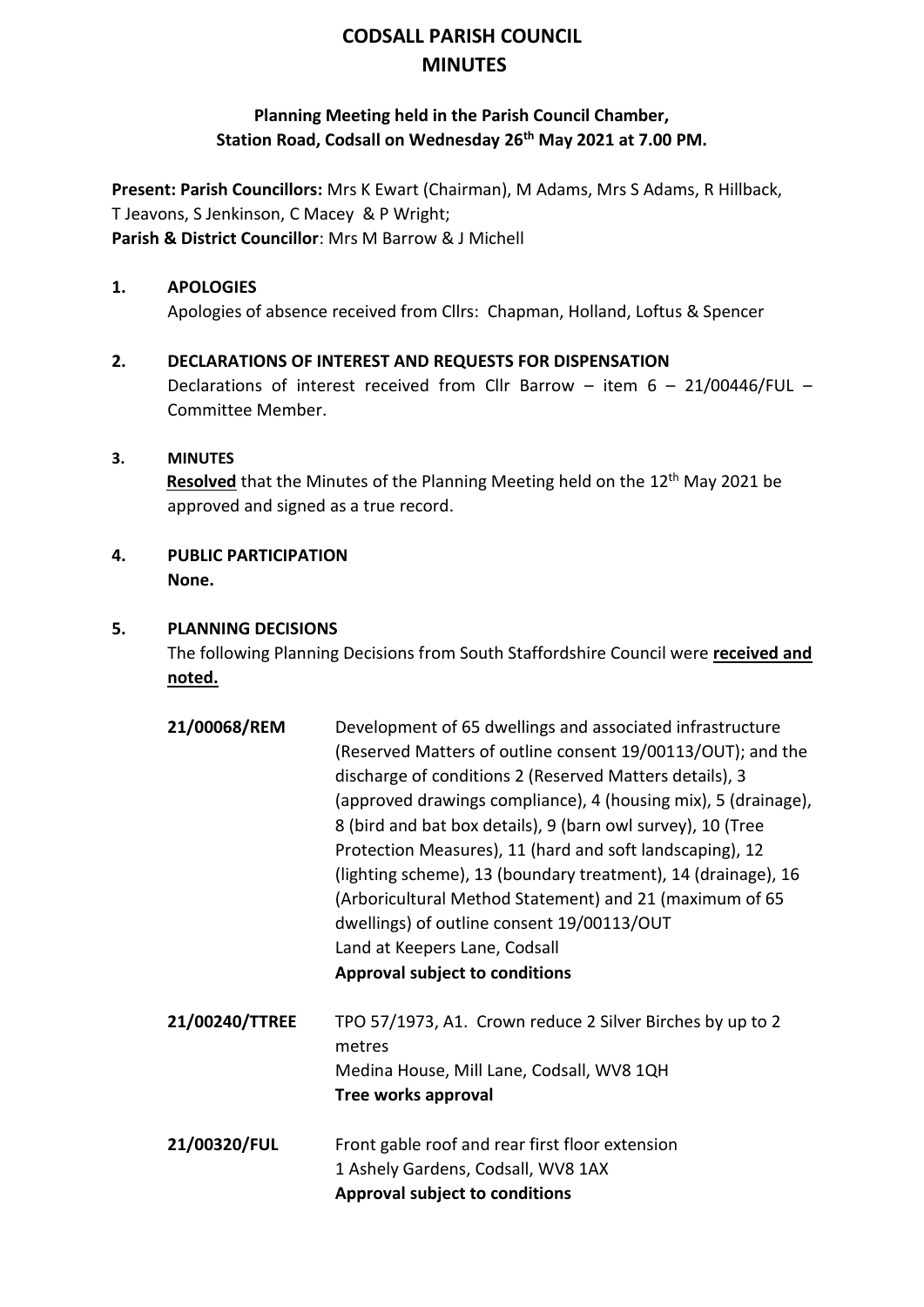#### **6. PLANNING APPLICATIONS**

**Resolved** that the following recommendations be made to South Staffordshire Council:

| 21/00377/FUL | Erection of single storey extension. Extension to be used as hall |
|--------------|-------------------------------------------------------------------|
|              | and a w.c at the rear of the extension. Two windows on the side   |
|              | of extension, one in the hall and one in the w.c. Pitched roof to |
|              | mirror existing roof on the house                                 |
|              | 11 Gorsty Hayes, Codsall, WV8 1PY                                 |
|              | Approval                                                          |

*[Cllr Barrow left the room]*

**21/00446/FUL** Install an air source heat pump system for the main hall. This will comprise of 3 external units and 3 internal fan units Codsall Village Hall, W-ton Road, WV8 1PW **Approval**

*[Cllr Barrow returned to the meeting]*

| 21/00476/FUL   | First floor rear extension (amendments to 18/00628/FUL)<br>Tamar, Strawmoor Lane, Oaken, WV8 2HY<br><b>Approval</b>                                                                                                      |
|----------------|--------------------------------------------------------------------------------------------------------------------------------------------------------------------------------------------------------------------------|
| 21/00478/FUL   | Proposed pitched roof to garage<br>69 Oaken Lanes, Codsall, WV8 2AW<br>Approval                                                                                                                                          |
| 21/00479/FUL   | Front bay window<br>16 Sherborne Gardens, Codsall, WV8 1BN<br><b>Approval</b>                                                                                                                                            |
| 21/00488/FUL   | Proposed two storey side extension and single storey front and<br>porch extension<br>5 Birches Avenue, Codsall, WV8 2JG<br><b>Approval</b>                                                                               |
| 21/00495/FUL   | Proposed single storey rear and first floor side extensions<br>26 Fairfield Drive, Codsall, WV8 2AE<br><b>Approval</b>                                                                                                   |
| 21/00506/TTREE | TPO 33/1970, A5, remove a Horse Chestnut<br>6 Pine Walk, Codsall, WV8 2HB<br>Councillors would like to defer the recommendation on this<br>application to South Staffordshire Council's Arboricultural<br><b>Officer</b> |